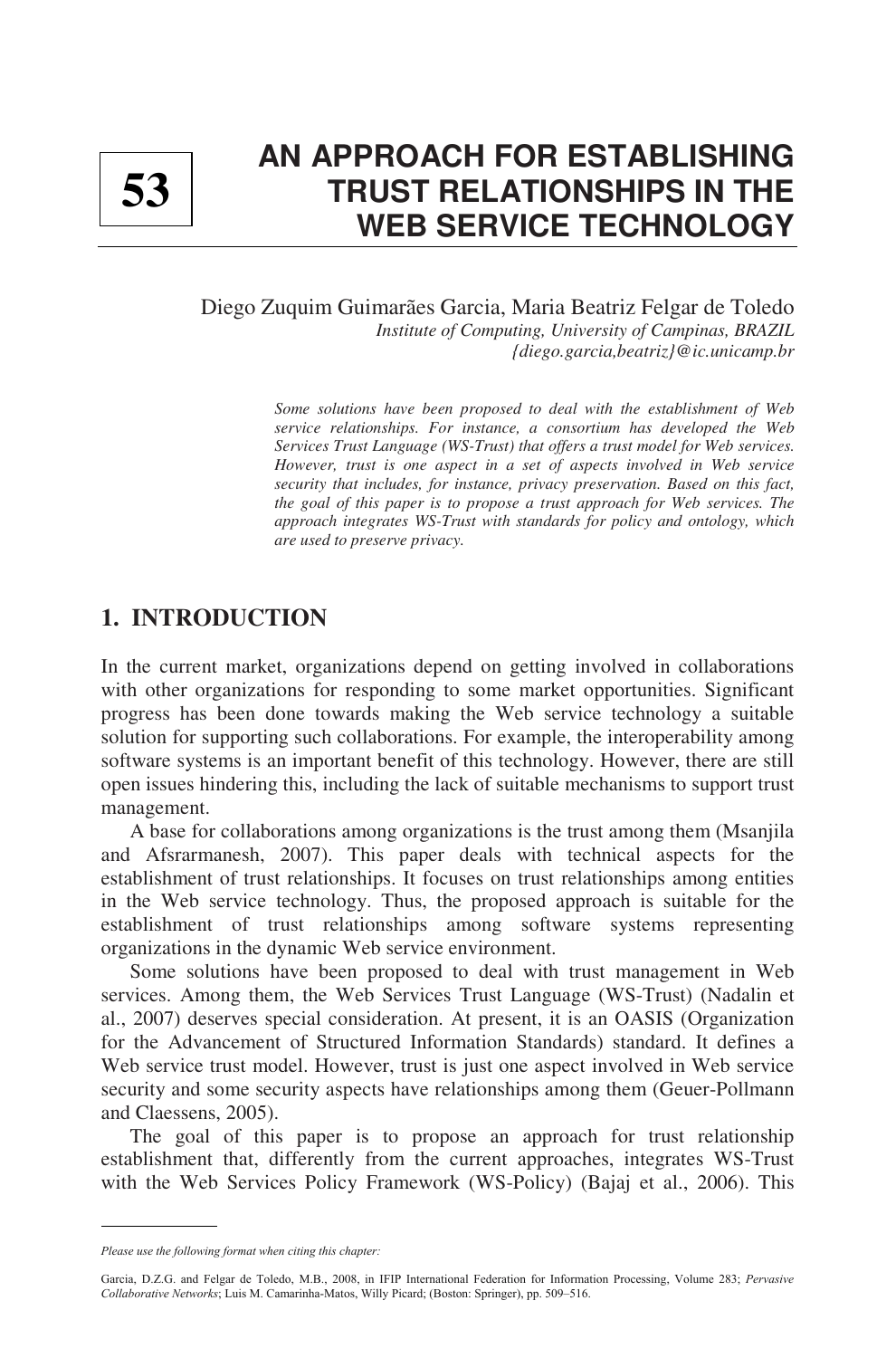paper deals specifically with policies for privacy preservation and uses the Platform for Privacy Preferences (P3P) (Cranor et al., 2002).

The use of WS-Policy may restrict relationships among interoperable services. In order to overcome this limitation, a privacy ontology in Web Ontology Language (OWL) (Patel-Schneider et al., 2004) is used for annotating policies. This semantic information is used to verify if providers and consumers have compatible policies.

The rest of the paper is organized as follows. Section 2 presents basic concepts. Section 3 describes the proposed approach for trust establishment. Section 4 discusses related work. Finally, Section 5 closes the paper with conclusions.

## **2. BASIC CONCEPTS**

#### **2.1 Web Services and Policies**

In the Web service technology, organizations (providers) provide Web services to other organizations (consumers). An organization can take both roles. A Web service is an electronic service identified by a URI (Uniform Resource Identifier). XML (eXtensible Markup Language) standards are used to specify service interfaces and to invoke services through the Web. The Web service technology comprises three basic standards (Alonso et al., 2004):

- Web Services Description Language (WSDL): a format for describing the functionality of a service;
- Universal Description Discovery & Integration (UDDI): a registry that supports service publication and discovery;
- SOAP (formerly Simple Object Access Protocol): a protocol for message exchange among services.

Additional standards are under development. One example is WS-Policy (Bajaj et al., 2006). It provides a model for expressing service properties as policies. Policies can be associated with XML elements, as defined in the Web Services Policy Attachment (WS-PolicyAttachment) specification. A policy is a collection of alternatives and each policy alternative is a collection of assertions. An assertion is defined as an individual requirement, capability or other property. Assertions specify characteristics that are critical to service selection and use, for instance, Quality of Service (QoS) attributes.

#### **2.2 Web Service Security**

In Web services, mechanisms to protect SOAP messages are defined in the Web Services Security (WS-Security) standard (Nadalin et al., 2006). They include digital signature, to protect against inappropriate message alteration, and encryption, to deal with incorrect message disclosure.

Services have to exchange security tokens to secure their communications. A security token is a collection of claims. A claim is a statement made by an entity, for instance an identity or capability statement. However, each service needs to determine if it can trust the other one, that is, to accept as true the claims in the token sent by the other service. This can be accomplished directly or by means of a third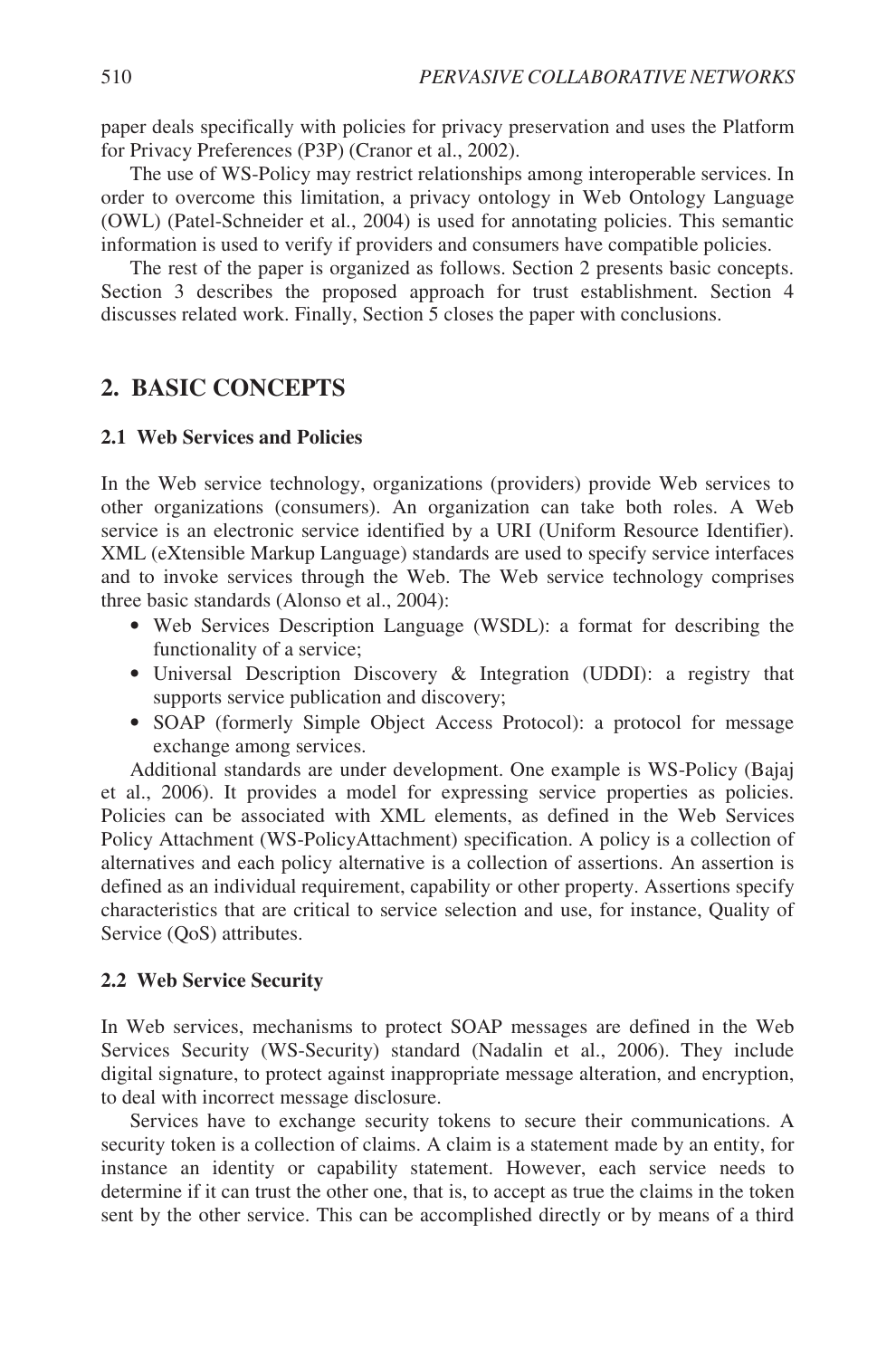party. WS-Trust (Nadalin et al., 2007) defines extensions that build on WS-Security mechanisms to broker trust relationships.

There are standards for other aspects of Web service security (Zhang, 2005). However, the Web service technology still lacks a standard for privacy preservation. There is a privacy standard for the Web. P3P (Cranor et al., 2002) is a World Wide Web Consortium (W3C) Recommendation for a Web privacy framework. It defines a privacy vocabulary. The developing P3P Version 1.1 includes a mechanism that can be used to employ P3P with other protocols and applications, beyond HyperText Transfer Protocol (HTTP) transactions, including XML applications.

#### **3. WEB SERVICE TRUST ESTABLISHMENT**

In the approach, to interact with a service, consumers must send policies that satisfy the service policy. Consumers that try to interact with services, but do not possess the trusted tokens required by the services, are rejected. The approach is illustrated in Figure 1.



Figure 1 – Approach for Web service trust

Sometimes, consumers do not possess suitable policies to satisfy service policies. In this case, the consumer uses a Security Token Service to obtain the necessary tokens (Step 1 in Figure 1). Security Token Services are trusted third-party authorities defined by WS-Trust that issue tokens. Tokens are included into WS-Policy policies and are signed to guarantee that they have been issued by Security Token Services. After receiving a policy with the necessary tokens from the Security Token Service (Step 2), the consumer uses it to interact with the service to which the policy applies (Step 3). The service verifies the consumer policy in order to confirm that the consumer satisfies its requirements. After the verification, the service responds the consumer request (Step 4).

A proof-of-possession token received by the consumer along with a security token can be used to indicate that it has the right to use the security token.

Security Token Services are Web services and define policies. Thus, consumers must provide suitable tokens to use Security Token Services. After verifying that the tokens received from a consumer have been issued by Security Token Services and that the tokens can be used by the consumer, the Security Token Service issues the requested tokens.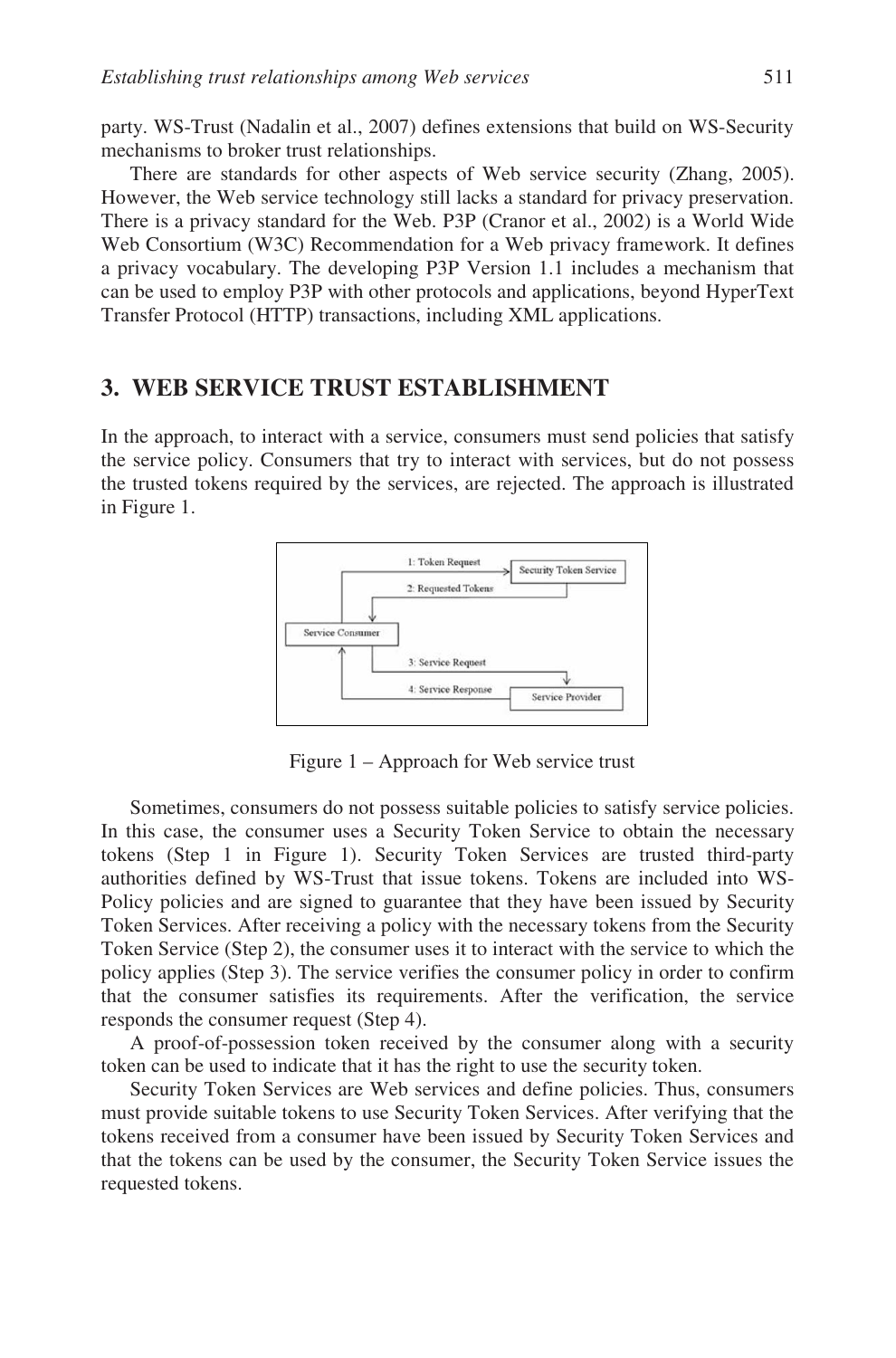Two messages are used for issuing tokens. The *RequestSecurityToken* message is used for requesting the issuance of tokens. The *RequestSecurityTokenResponse* message is used for returning issued tokens.

The *RequestSecurityToken* message is prepared by the consumer as follows:

- 1. The message is signed by the consumer with its private key;
- 2. Then, it is encrypted using the public key of the Security Token Service.

After receiving the *RequestSecurityToken* message, the Security Token Service sends a *RequestSecurityTokenResponse* message. This message includes policies with the requested security tokens and the associated proof-of-possession tokens. The Security Token Service performs the following steps to create a security token:

- 1. The Security Token Service generates a symmetric key;
- 2. It encrypts the key using the public key of the service, which the consumer wants to use, and includes the encrypted key into the security token;
- 3. Then, it includes the requested claims into the token;
- 4. Finally, it signs the token using its private key.

The Security Token Service creates a proof-of-possession token as follows:

- 1. It encrypts the symmetric key using the public key of the consumer and includes the encrypted key into the proof-of-possession token;
- 2. Then, it signs the token using its private key.

After receiving the *RequestSecurityTokenResponse* message, the consumer sends the token together with the service request. This message is prepared as follows:

- 1. The symmetric key from the proof-of-possession token is decrypted by the consumer;
- 2. Then, the service request is signed using the symmetric key;
- 3. The signed service request is encrypted using the public key of the service;
- 4. Finally, the service request and the security token are included into the request message.

After receiving the request message, in order to execute the requested operation, the service performs the following steps:

- 1. The service verifies the claims in the token;
- 2. Then, it decrypts the symmetric key from the security token;
- 3. Finally, the service decrypts the service request.

#### **3.1 Trust Brokering**

In addition to token issuance, that is, the creation of a security token and its proofof-possession token, Security Token Services are responsible for other actions:

- Validation: the authenticity of an issued token is evaluated;
- Renewal: a new validity period is defined for an issued token whose validity period has expired;
- Cancellation: the use of an issued token is terminated.

These actions are performed using the same messages used for issuing tokens. These messages are specified below.

The *RequestSecurityToken* message includes the following attributes and elements:

• *Context*: a context identifier to enable the correlation of the request and the subsequent related messages;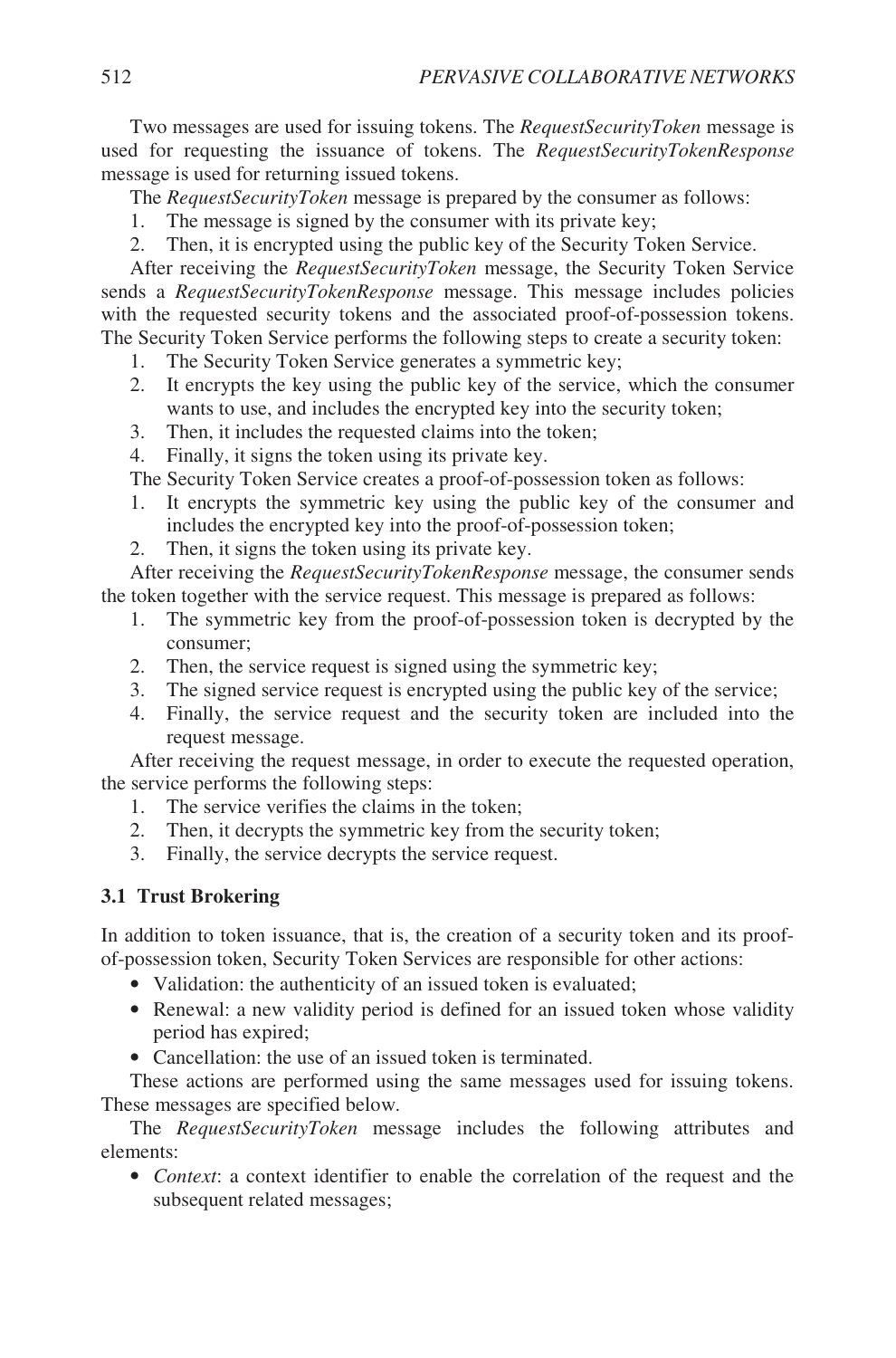- *RequestType*: the requested action (token issuance, validation, renewal or cancellation);
- *TokenType*: the type of the requested security tokens;
- *Lifetime*: the desired validity period for the security tokens;
- *AppliesTo*: the service, which the consumer wants to use and to which the security tokens apply;
- *ProviderPolicy*: the policy of the service with the required tokens that the consumer does not possess;
- *ConsumerPolicy*: the policy of the consumer with tokens that are necessary for the execution of the requested action;
- *IssuedTokenPolicy*: a policy with tokens to be validated, renewed or cancelled.

The *RequestSecurityTokenResponse* message includes the following attributes and elements:

- *Context*: the context identifier from the associated *RequestSecurityToken*;
- *Lifetime*: the lifetime of the returned tokens, which can be different from the requested validity period;
- *RequestedSecurityToken*: a policy with the requested security tokens;
- *RequestedProofToken*: a policy with the proof-of-possession tokens associated with the security tokens included in the message;
- *RequestResult*: an indication of the result of the requested action.

## **3.2 Privacy Policies for Supporting Trust Establishment**

In the approach, the establishment of trust relationships is controlled using policies. Policies are used during different phases of the Web service life cycle:

- At design time, service providers define policies describing privacy preservation properties of their Web services and tokens that must be presented and proved by consumers;
- At runtime, service consumers define policies stating their tokens and privacy preservation properties that should be offered by Web services.

The provider and consumer policies are intersected to compute the effective privacy policy. This policy indicates the interoperability between the participants in terms of privacy preservation.

The basic structure of policies is compliant with the WS-Policy normal form, which is shown in Figure 2.

| 01 | $\langle p:\text{Policy}\rangle$                                                                 |
|----|--------------------------------------------------------------------------------------------------|
| 02 | $<$ p:ExactlyOne>                                                                                |
| 03 | $\epsilon$ <p:all></p:all>                                                                       |
| 04 | $\left( \langle \text{Assertion} \dots \rangle \dots \langle \text{Assertion} \rangle \right)^*$ |
| 05 | $\langle p:All\rangle$ *                                                                         |
| 06 | $\langle p:ExactlyOne \rangle$                                                                   |
| 07 | $\langle p$ :Policy                                                                              |

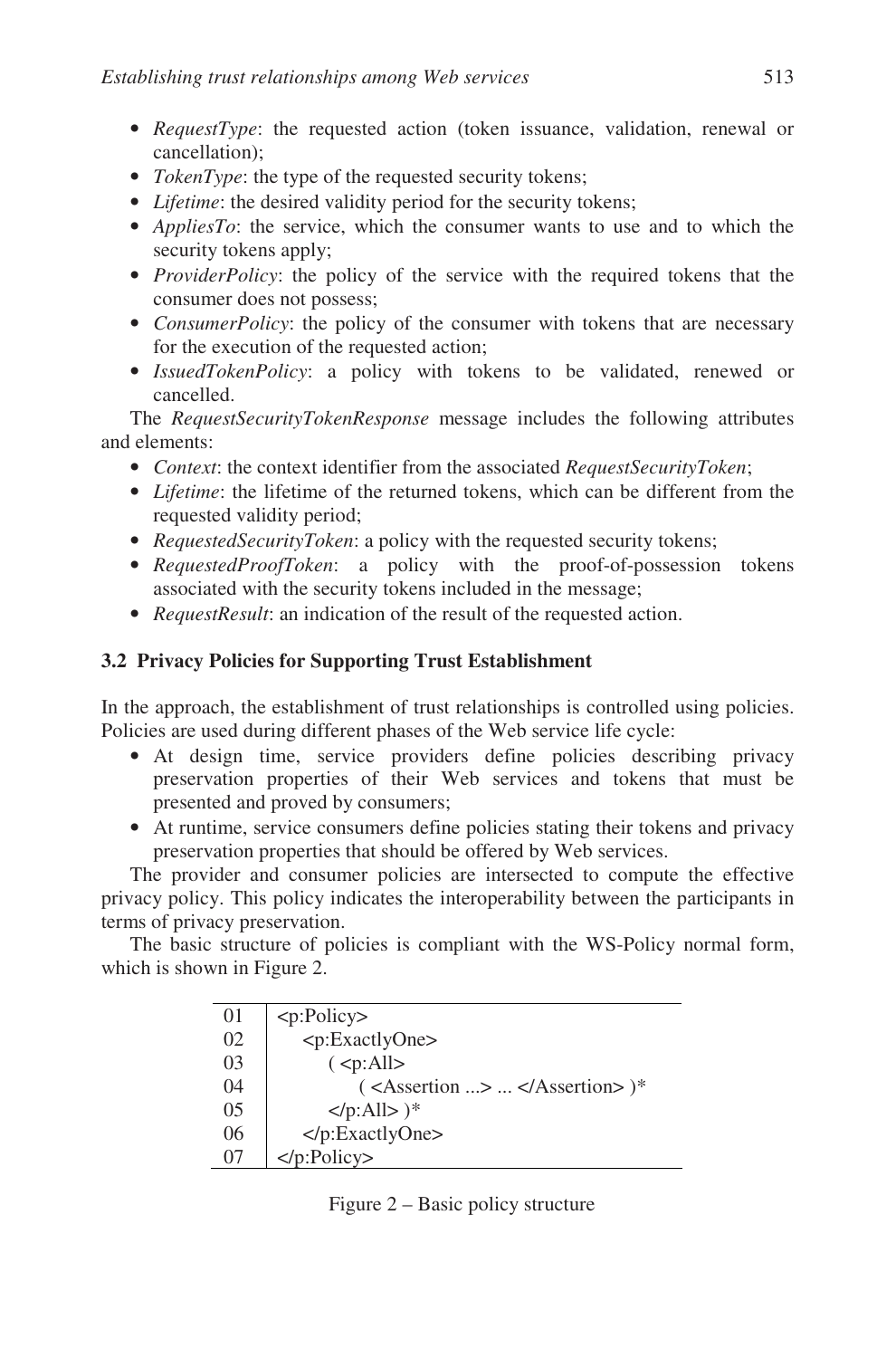In Figure 2, *p* is a prefix for the WS-Policy namespace URI. In addition to the components included into the normal form, other general-purpose components can facilitate policy manipulation. A policy includes the following components:

- *Policy*: the root element that indicates a policy;
- *Name*, *Id*: two kinds of policy identification may be used. Either the policy is associated with an absolute URI, using the *Name* attribute, or it is associated with a reference within the enclosing document, using the *Id* attribute;
- *PolicyReference*: the *PolicyReference* element may be used to include the content of a policy into another policy;
- *Service*: a provider policy includes a *Service* element to describe details of the service implementation for which the policy has been specified. A consumer policy includes this element to specify details of the service type to which the policy applies;
- Operators: in a policy, policy alternatives are grouped into an *ExactlyOne* operator. The *All* operator represents a policy alternative and groups the alternative assertions;
- Assertions: policy assertions are elements that represent consumer privacy requirements and service privacy capabilities. A policy assertion may contain nested assertions and a nested policy.

It is in the assertion components that a policy is specialized. Policy assertions use concepts from a privacy ontology based on the P3P vocabulary. The ontology supports a high abstraction level for dealing with privacy preservation goals. The elements defined in the privacy ontology are described in Table 1.

| <b>Privacy Element</b> | <b>Description</b>                                      |
|------------------------|---------------------------------------------------------|
| Data items             | Data items required to use services                     |
| Recipients             | Entities that receive data items directly or indirectly |
| Use purposes           | Purposes for which data items are used                  |
| Availability duration  | Retention time for data items                           |

Table 1 – Privacy ontology elements

Policy operations defined by WS-Policy may be used for processing privacy policies. For example, the intersection operation is used to determine providers whose privacy policies are suitable for a given consumer policy.

# **4. RELATED WORK**

Some studies in the area of Web services that use WS-Trust are presented below.

Fang et al (Fang et al., 2004) and Wang (Wang, 2006) describe conversation establishment protocols.

Dini et al (Dini et al., 2005) propose an extension to WS-Trust for supporting self-adaptable trust based on past relationships between services.

Semantics for the main mechanisms of WS-Trust and protocols based on WS-Trust are developed in (Bhargavan et al., 2007).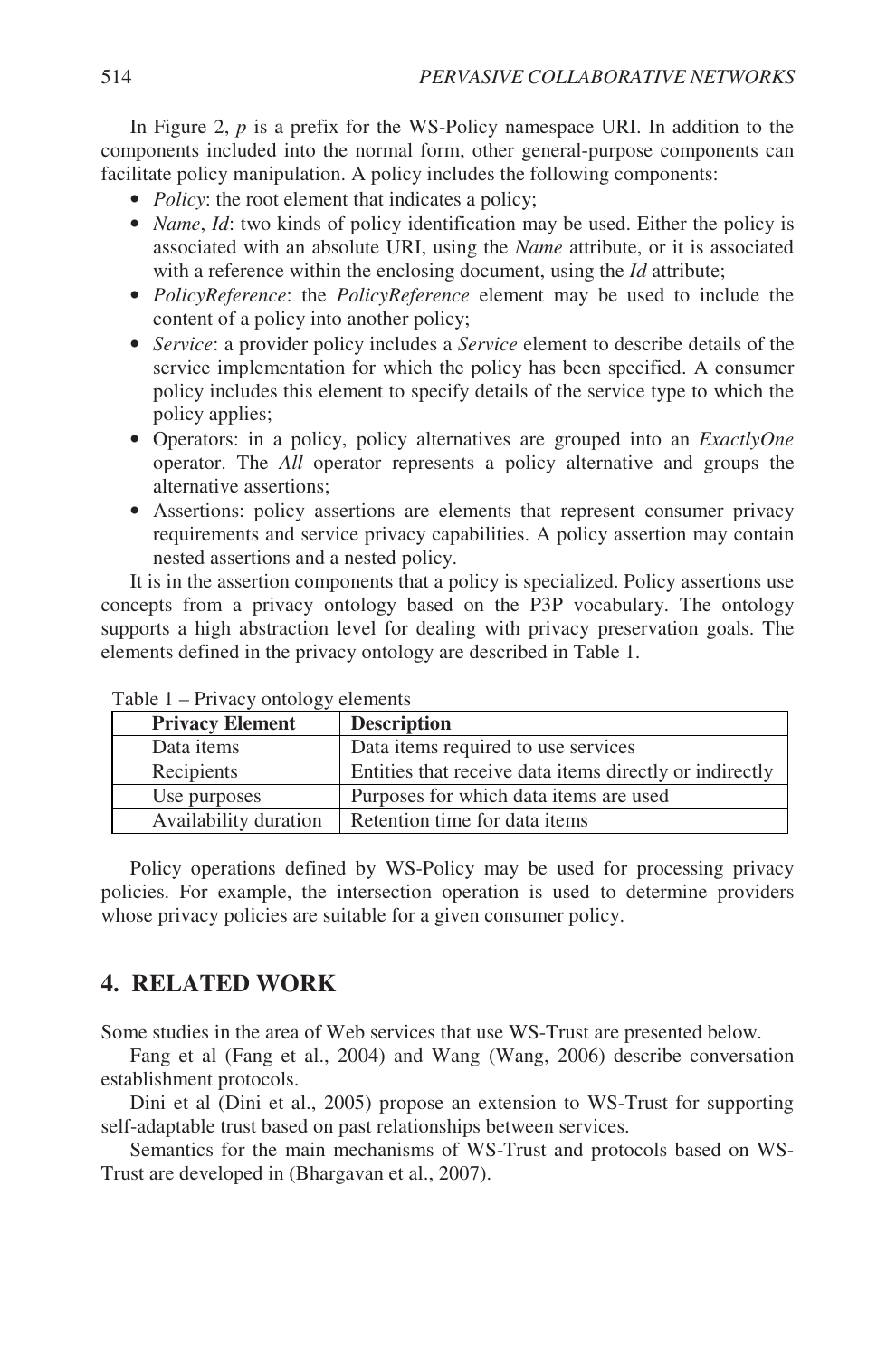Most of the work deals with trust in an isolated manner. Relationships among different aspects of security are not considered. Policy management, for instance, may be integrated into the WS-Trust trust model.

Work on Web service policies (Mukhi and Plebani, 2004) offers contributions to trust management. For example, mechanisms such as policy merge and intersection can be applied to manipulate security tokens. The same happens with work on QoS semantics. The approach of using ontologies for specifying QoS is employed in studies on some aspects of security. Kagal et al (Kagal et al., 2004) use the Semantic Web technology to handle authorization for Web services. Shields et al (Shields et al., 2006) propose an approach for the specification of access control policies.

Trust management using policies can employ a similar approach. An ontology may be used to capture semantic information about policy assertions. This information improves policy intersection, since intersection considering only the syntax of policies may not identify all compatible policies. In this case, trust relationships are not restricted by the verifications of characteristics performed during their establishment. In this work, this is accomplished by extending WS-Policy with the use of OWL and integrating it into WS-Trust.

### **5. CONCLUSIONS**

The Web service technology still lacks facilities to deal with security. Particularly, the lack of suitable support for trust management is hindering its wide deployment. In the Web service architecture, the WS-Trust standard offers a framework for trust management. However, the current approach does not offer a mechanism for integrating trust and privacy policy management.

This issue has to be addressed in order to make the Web service technology a suitable solution for supporting collaborations among organizations. Trust is a base for such collaborations (Loss et al., 2007) and privacy is an important concern in this area (Masaud-Wahaishi et al., 2007).

In this paper, an approach that combines WS-Trust, WS-Policy and OWL was introduced to support the establishment of trust relationships with privacy preservation in the Web service technology. Policies are used to control security token exchange and privacy compatibility verification. A P3P-based ontology helps specifying semantics-enriched policies, which describe privacy requirements and capabilities of service consumers and providers.

The main contribution of this paper is extending the trust management approach for Web services with the use of semantic policies to enable service participants to establish trust relationships in conformity with privacy policies.

Future work includes investigating the possibility of extending the proposed approach with the inclusion of components of other privacy approaches, such as the approaches of rights management (Kenny and Korba, 2002) and pseudonym technology (Song et al., 2006). Moreover, the integration of the proposed approach and solutions for other aspects of Web service security may also be considered (Geuer-Pollmann and Claessens, 2005). Finally, a case study may be used to evaluate the benefits of the approach. Future work may be developed on these issues in order to support the applicability of the proposed approach in scenarios with different security constraints.